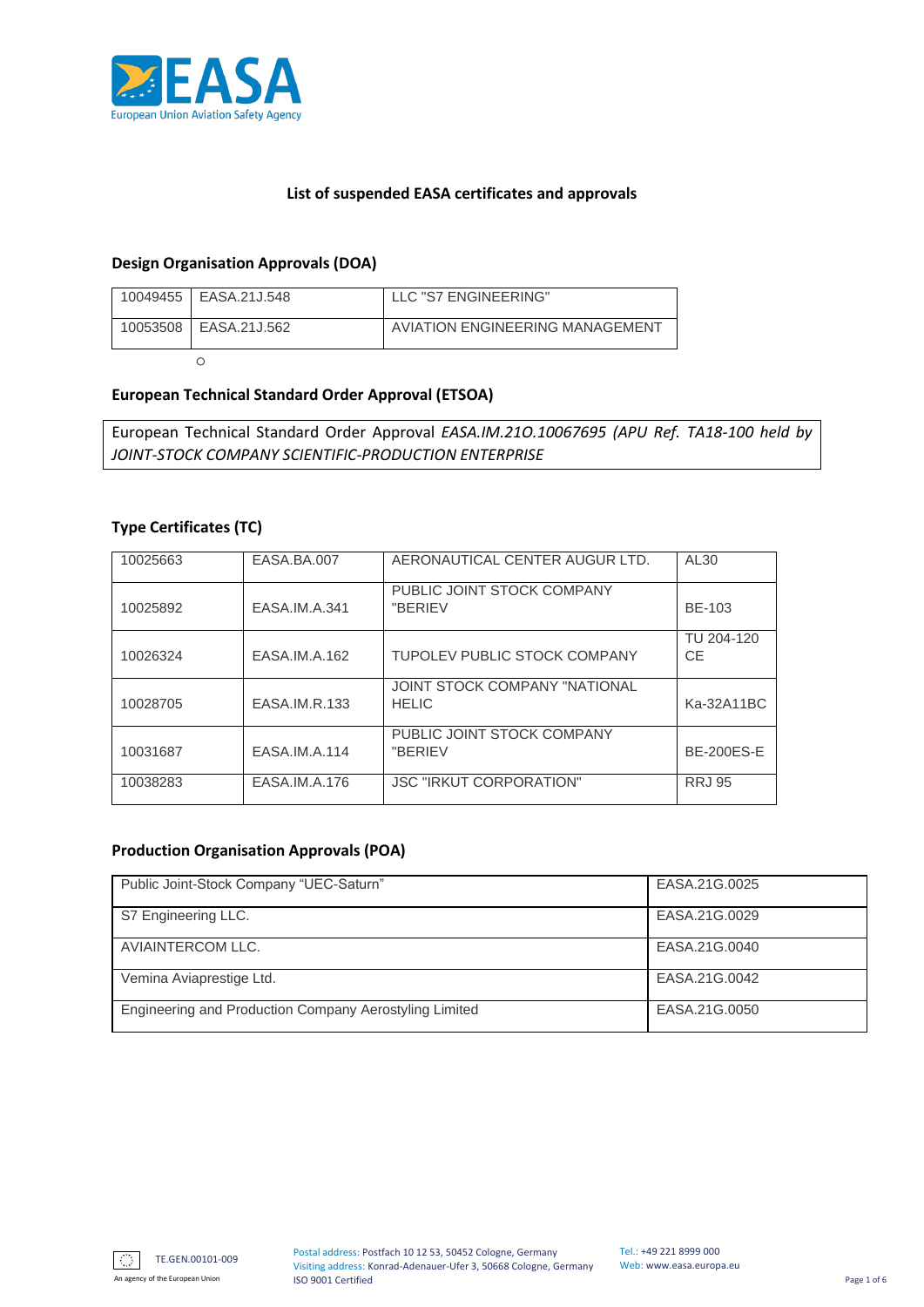

# **Organisation Approvals in the maintenance domain**

| <b>EASA Approval Number</b> | <b>Full Organisation Name</b>                                                | <b>Country</b> | <b>City</b>                        |
|-----------------------------|------------------------------------------------------------------------------|----------------|------------------------------------|
| EASA.145.0012               | AEROFLOT - RUSSIAN AIRLINES                                                  |                | <b>MOSCOW</b>                      |
| EASA.145.0130               | <b>S7 ENGINEERING LIMITED</b><br><b>LIABILITY COMPANY</b>                    | <b>RUSSIA</b>  | DOMODEDOVO, MOSCOW REGION          |
| EASA.145.0321               | <b>VOSTOK TECHNICAL SERVICES</b><br><b>LLC</b>                               | <b>RUSSIA</b>  | <b>MOSCOW</b>                      |
| EASA.145.0326               | <b>VOLGA-DNEPR TECHNICS</b><br><b>MOSCOW LLC</b>                             | <b>RUSSIA</b>  | <b>KHIMKI</b>                      |
| EASA.145.0331               | ROSSIYA AIRLINES JOINT STOCK<br><b>COMPANY</b>                               | <b>RUSSIA</b>  | SAINT PETERSBURG                   |
| EASA.145.0365               | <b>GAZPROMAVIA AVIATION</b><br><b>COMPANY LIMITED</b>                        | <b>RUSSIA</b>  | <b>MOSCOW</b>                      |
| EASA.145.0391               | <b>JSC AURORA AIRLINES</b>                                                   | <b>RUSSIA</b>  | YUZHNO-SAKHALINSK, SAKHALIN ISLAND |
| EASA.145.0415               | JOINT-STOCK COMPANY "URAL<br>AIRLINES"                                       | <b>RUSSIA</b>  | <b>YEKATERINBURG</b>               |
| EASA.145.0469               | <b>NW TECHNIC LLC</b>                                                        | <b>RUSSIA</b>  | <b>KHIMKI</b>                      |
| EASA.145.0472               | "JETPORT TECHNICS" LIMITED<br><b>LIABILITY COMPANY</b>                       | <b>RUSSIA</b>  | <b>MOSCOW</b>                      |
| EASA.145.0479               | BLMZ-TECHNICS Ltd.                                                           | <b>RUSSIA</b>  | <b>MOSCOW</b>                      |
| EASA.145.0489               | AVIAPRESTIGE LIMITED LIABILITY<br><b>COMPANY</b>                             | <b>RUSSIA</b>  | KHIMKI, MOSCOW REGION              |
| EASA.145.0494               | FLIGHTTIME-ENGINEERING, Ltd.                                                 | <b>RUSSIA</b>  | KHIMKI DISTRICT, MOSCOW            |
| EASA.145.0559               | TULPAR INTERIOR GROUP, LLC                                                   | <b>RUSSIA</b>  | <b>KAZAN</b>                       |
| EASA.145.0561               | <b>JSC "UVT AERO"</b>                                                        | <b>RUSSIA</b>  | <b>DISTRICT OF BUGULMA</b>         |
| EASA.145.0580               | AIRPORT TOLMACHEVO, JSC<br><b>JOINT STOCK COMPANY</b>                        | <b>RUSSIA</b>  | OB-4 CITY, NOVOSIBIRSK REGION      |
| EASA.145.0581               | TULPAR TECHNIC Ltd.                                                          | <b>RUSSIA</b>  | LAISHEVSKY DISTRICT, TATARSTAN     |
| EASA.145.0616               | PJSC "UEC-SATURN"                                                            | <b>RUSSIA</b>  | <b>RYBINSK</b>                     |
| EASA.145.0619               | JET FLIGHT SERVICE LLC                                                       | <b>RUSSIA</b>  | <b>KHIMKI</b>                      |
| EASA.145.0625               | SPM-SERVICE COMPANY LTD                                                      | <b>RUSSIA</b>  | <b>MOSCOW REGION</b>               |
| EASA.145.0660               | LIMITED LIABILITY COMPANY<br>"UTG DOMODEDOVO"                                | <b>RUSSIA</b>  | <b>MOSCOW</b>                      |
| EASA.145.0725               | JOINT-STOCK COMPANY "ARK<br><b>TECHNIK"</b>                                  | <b>RUSSIA</b>  | VORONEZH, VORONEZH REGION          |
| EASA.145.0730               | LIMITED LIABILITY COMPANY "I<br>FLY"                                         | <b>RUSSIA</b>  | <b>MOSCOW</b>                      |
| EASA.145.0770               | LLC "A-TECHNICS"                                                             | <b>RUSSIA</b>  | <b>MOSCOW</b>                      |
| EASA.145.0792               | "AVIATION ENGINEERING AND<br>SERVICES COMPANY " LIMITED<br>LIABILITY COMPANY | <b>RUSSIA</b>  | <b>MOSCOW</b>                      |

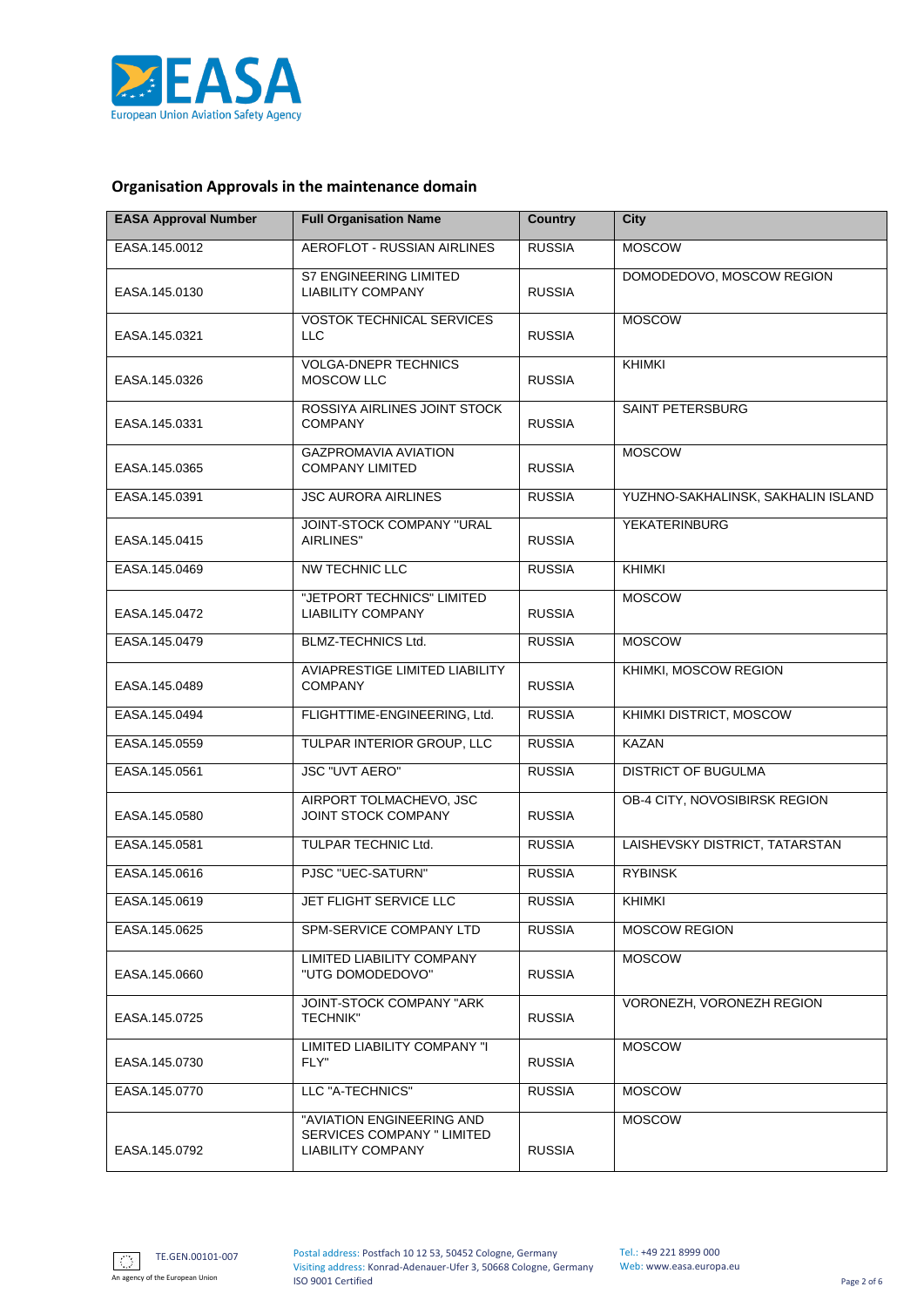

|                | LIMITED LIABILITY COMPANY                        |               | <b>MOSCOW</b>                      |
|----------------|--------------------------------------------------|---------------|------------------------------------|
| EASA.145.0799  | <b>JETTEC</b>                                    | <b>RUSSIA</b> |                                    |
|                |                                                  |               |                                    |
|                | <b>LIMITED LIABILITY COMPANY</b>                 |               | <b>MOSCOW</b>                      |
| EASA.145.0805  | "AVIATECH" (AVIATECH, LLC)                       | <b>RUSSIA</b> |                                    |
| EASA.145.0807  | LLC "TAT-ENGINEERING"                            | <b>RUSSIA</b> | <b>OB</b>                          |
|                |                                                  |               |                                    |
| EASA.145.0823  | <b>JSC "PROMTECH-SERVICE"</b>                    | <b>RUSSIA</b> | <b>DUBNA</b>                       |
|                | JOINT-STOCK COMPANY ALROSA                       |               |                                    |
| EASA.145.0834  | <b>AIR COMPANY</b>                               | <b>RUSSIA</b> |                                    |
|                |                                                  |               |                                    |
|                | LJVC "AVIATION COMPANY                           |               | YUZHNO-SALKHALINSK                 |
|                | AVIASHELF" (LIMITED JOINT-                       |               |                                    |
|                | <b>VENTURE CO."AVIATION</b>                      |               |                                    |
| EASA.145.0853  | <b>COMPANY AVIASHELF")</b>                       | <b>RUSSIA</b> |                                    |
|                | <b>S7 ENGINEERING LIMITED</b>                    |               | DOMODEDOVO, MOSCOW REGION          |
| EASA.147.0056  | <b>LIABILITY COMPANY</b>                         | <b>RUSSIA</b> |                                    |
|                |                                                  |               |                                    |
| EASA.147.0085  | <b>TRAINING CENTER "AVIATOR"</b>                 | <b>RUSSIA</b> | <b>MOSCOW</b>                      |
|                |                                                  |               |                                    |
|                | PRIVATE PROFESSIONAL<br>EDUCATIONAL ORGANIZATION |               | <b>MOSCOW</b>                      |
| EASA.147.0111  | 'AEROFLOT AVIATION SCHOOL"                       | <b>RUSSIA</b> |                                    |
|                |                                                  |               |                                    |
|                | <b>VOLGA-DNEPR TECHNICS</b>                      |               | <b>KHIMKI</b>                      |
| EASA.147.0121  | <b>MOSCOW LLC</b>                                | <b>RUSSIA</b> |                                    |
|                |                                                  |               |                                    |
|                | JOINT-STOCK COMPANY "URAL<br>AIRLINES"           | <b>RUSSIA</b> | <b>YEKATERINBURG</b>               |
| EASA.147.0156  |                                                  |               |                                    |
| EASA.147.0157  | <b>JSC AURORA AIRLINES</b>                       | <b>RUSSIA</b> | YUZHNO-SAKHALINSK, SAKHALIN ISLAND |
|                |                                                  |               |                                    |
|                | AUTONOMOUS NON-PROFIT                            |               | <b>MOSCOW</b>                      |
|                | ORGANIZATION "AVIATION                           |               |                                    |
|                | <b>TRAINING CENTER "UTG</b>                      |               |                                    |
| EASA.147.0170  | UNIVERSITY"                                      | <b>RUSSIA</b> |                                    |
| EASA.CAMO.0003 | <b>JSC MERIDIAN AIR COMPANY</b>                  | <b>RUSSIA</b> | <b>MOSCOW</b>                      |
|                |                                                  |               |                                    |

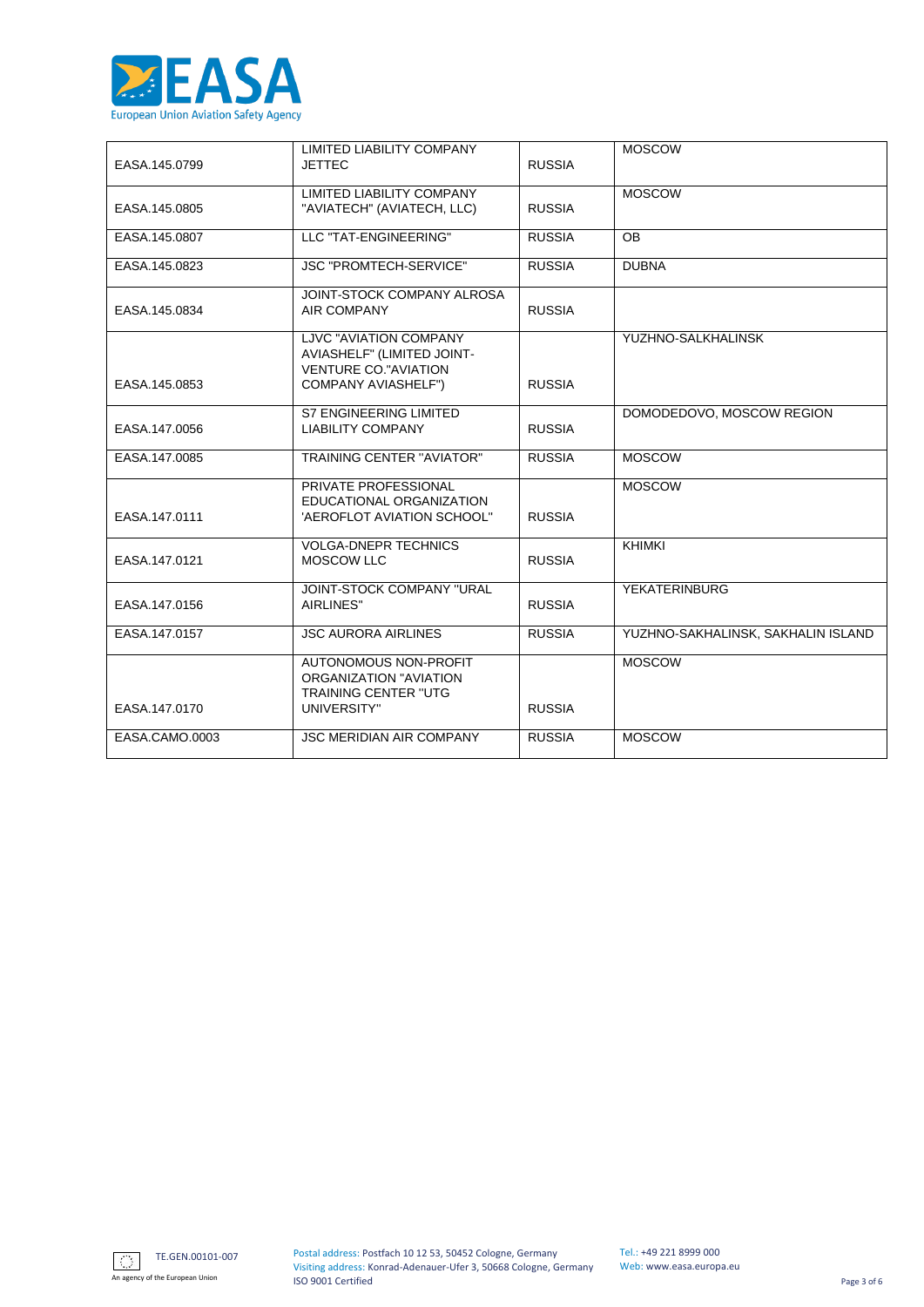

## **Third Country Operator authorizations (TCO)**

| 10053751 | EASA.TCO.RUS-0023 | PJSC, AEROFLOT RUSSIAN AIRLINES            |
|----------|-------------------|--------------------------------------------|
| 10054471 | EASA.TCO.RUS-0030 | JOINT-STOCK COMPANY "URAL AIRLINES"        |
| 10054486 | EASA.TCO.RUS-0011 | YAMAL AIRLINES, JSC                        |
| 10054644 | EASA.TCO.RUS-0013 | LLC VOLGA DNEPR AIRLINES                   |
| 10054645 | EASA.TCO.RUS-0015 | ROSSIYA AIRLINES, JSC                      |
| 10054648 | EASA.TCO.RUS-0016 | LLC "NORD WIND"                            |
| 10054794 | EASA.TCO.RUS-0007 | JSC "THE 224-TH FLIGHT UNIT STATE          |
| 10054925 | EASA.TCO.RUS-0003 | AIRBRIDGECARGO AIRLINES LIMITED            |
| 10055155 | EASA.TCO.RUS-0020 | PJSC SIBERIA AIRLINES                      |
| 10055219 | EASA.TCO.RUS-0006 | AIRCOMPANY SEVERSTAL LTD                   |
| 10055317 | EASA.TCO.RUS-0004 | LLC "AIRCOMPANY IKAR"                      |
| 10055415 | EASA.TCO.RUS-0037 | <b>JSC NORDSTAR AIRLINES</b>               |
| 10055576 | EASA.TCO.RUS-0032 | GAZPROMAVIA AVIATION COMPANY LIMITE        |
| 10055916 | EASA.TCO.RUS-0031 | JOINT STOCK COMPANY "RED WINGS"            |
| 10056294 | EASA.TCO.RUS-0019 | LIMITED LIABILITY COMPANY "I FLY"          |
| 10056298 | EASA.TCO.RUS-0025 | <b>JSC AIR COMPANY "AVIACON ZITOTRANS"</b> |
| 10056299 | EASA.TCO.RUS-0036 | LLC AVIATION COMPANY "AVIASTAR-TU"         |
| 10056300 | EASA.TCO.RUS-0046 | TULPAR AIR Ltd.                            |
| 10056405 | EASA.TCO.RUS-0027 | <b>JSC SMARTAVIA AIRLINES</b>              |
| 10056527 | EASA.TCO.RUS-0045 | AZUR AIR LIMITED LIABILITY COMPANY         |
| 10056568 | EASA.TCO.RUS-0018 | JSC 'MERIDIAN AIR COMPANY'                 |
| 10056604 | EASA.TCO.RUS-0040 | LLC "AVIASERVIS"                           |
| 10056709 | EASA.TCO.RUS-0022 | JET AIR GROUP JOINT STOCK COMPANY          |
| 10056872 | EASA.TCO.RUS-0017 | ATRAN L.L.C.                               |
| 10056965 | EASA.TCO.RUS-0002 | <b>JSC "RUSJET"</b>                        |
| 10057009 | EASA.TCO.RUS-0005 | UTAIR AVIATION, JOINT STOCK COMPANY        |
| 10057110 | EASA.TCO.RUS-0012 | <b>UTAIR LIMITED</b>                       |
| 10057111 | EASA.TCO.RUS-0014 | AIRCOMPANY "YAKUTIA", JSC                  |
| 10057422 | EASA.TCO.RUS-0054 | <b>JSC ROYAL FLIGHT AIRLINES</b>           |
| 10057522 | EASA.TCO.RUS-0051 | POBEDA AIRLINES LLC                        |
| 10057523 | EASA.TCO.RUS-0053 | CJSC AIR MANAGEMENT GROUP                  |
| 10057571 | EASA.TCO.RUS-0008 | AIR COMPANY SIRIUS-AERO Ltd.               |
| 10057955 | EASA.TCO.RUS-0039 | JS AVIATION COMPANY "RUSLINE"              |

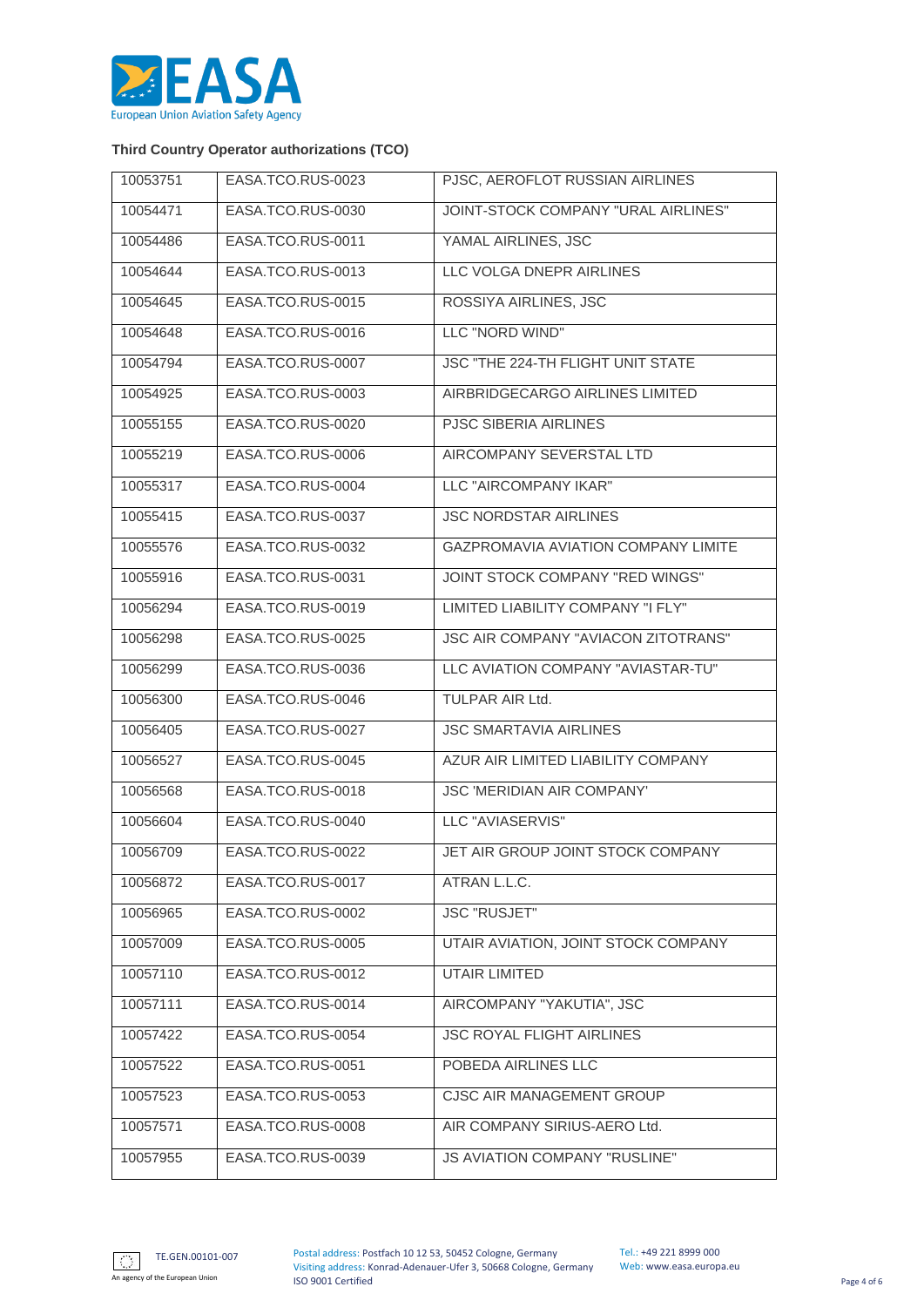

| 10058891 | EASA.TCO.RUS-0058 | <b>FSBI "ARC OF EMERCOM OF RUSSIA"</b> |
|----------|-------------------|----------------------------------------|
| 10059434 | EASA.TCO.RUS-0043 | CJSC "IRAERO" AIRLINES                 |
| 10059897 | EASA.TCO.RUS-0056 | JOINT-STOCK COMPANY ALROSA AIR COMP    |
| 10060028 | EASA.TCO.RUS-0057 | LLC "AIR COMPANY SKY GATES AIRLINES    |
| 10064352 | EASA.TCO.RUS-0059 | <b>JSC "UVT AERO"</b>                  |
| 10066518 | EASA.TCO.RUS-0061 | "EROFEY" LIMITED LIABILITY COMPANY     |
| 10070256 | EASA.TCO.RUS-0063 | LIMITED LIABILITY COMPANY TURUKHAN     |
| 10071006 | EASA.TCO.RUS-0064 | JOINT-STOCK COMPANY "AZIMUTH AIRLIN    |
| 10072173 | EASA.TCO.RUS-0065 | AIRCOMPANY NORTH-WEST LLC.             |
| 10073304 | EASA.TCO.RUS-0066 | LIMITED LIABILITY COMPANY "AVIATION    |